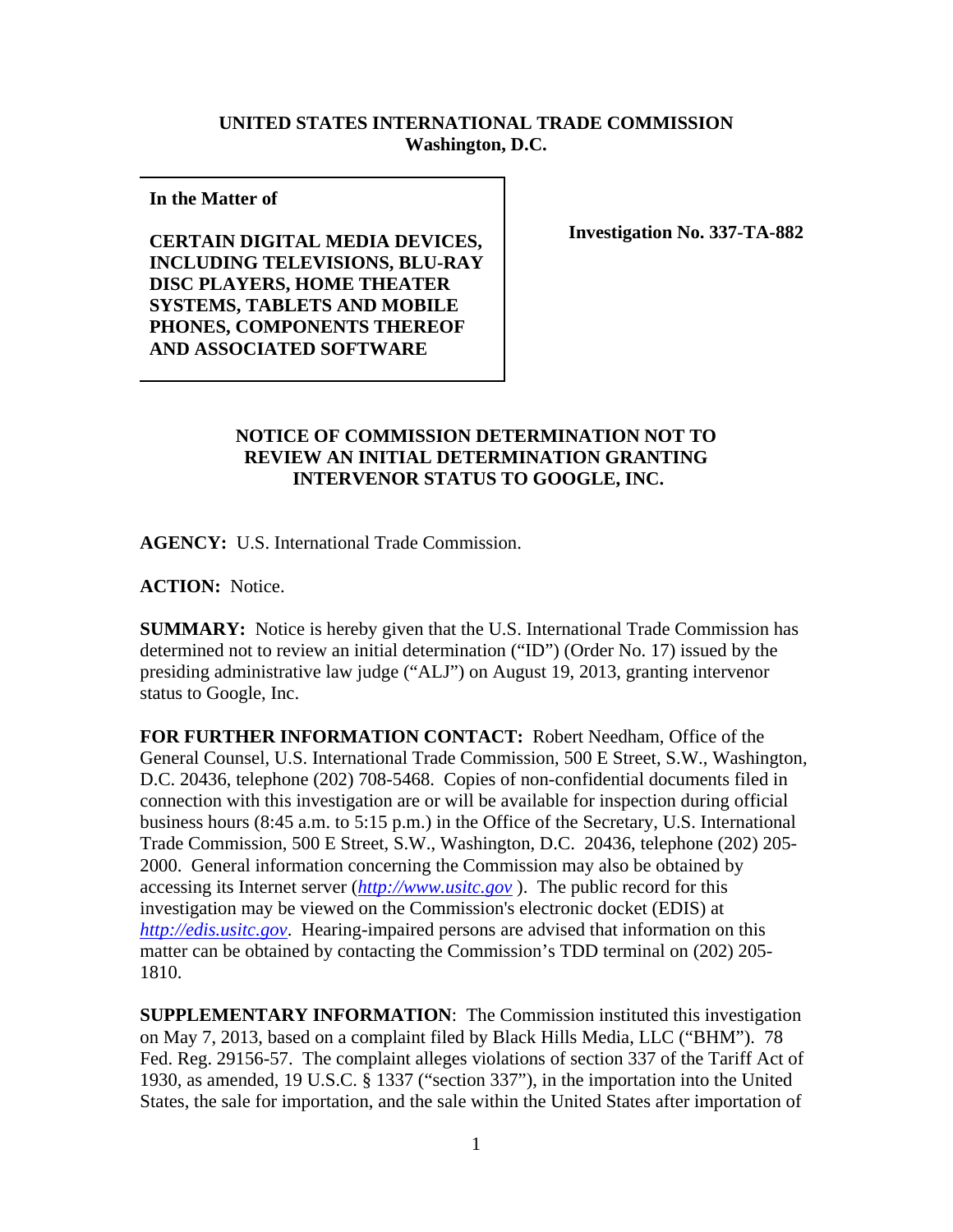certain digital media devices, including televisions, blu-ray disc players, home theater systems, tablets and mobile phones, components thereof and associated software, by reason of infringement of certain claims of U.S. Patent Nos. 6,618,593; 8,028,323; 8,045,952; 8,050,652; 8,214,873; and 8,230,099. The Commission's notice of investigation named as respondents several Samsung, LG, Panasonic, Toshiba, and Sharp entities.

On July 26, 2013, Google, Inc. ("Google") moved to intervene in the investigation, stating that it had a compelling interest in this investigation because the complaint's claim charts relied upon the functionality of Google's software as incorporated on respondents' products, and Google has an interest in the continued importation and sale of products utilizing Google's software. Google further argued that the respondents would not adequately protect Google's interest because respondents would likely focus on defending their own accused products, rather than defend Google's software. The respondents all supported Google's proposed intervention.

On August 5, 2013, Staff opposed Google's motion, assuming that BHM, by opposing intervention, had chosen not to rely upon Google's products in this investigation. Staff stated that it would likely support intervention if BHM's opposition did not disclaim reliance on Google products. Later that day, BHM opposed Google's motion, arguing that the motion was untimely, that Google failed to identify an adequate interest, and that Google's interests were adequately represented by the respondents. BHM did not disclaim reliance upon Google products. Staff then supported Google's motion. *See* Prehearing Tr. at 38-40.

On August 19, 2013, the ALJ issued the subject ID granting intervenor status to Google. The ALJ found that Google's motion was timely. The ALJ further found that Google has an interest in protecting its products from the allegations presented in BHM's claim charts, and that the disposition of this investigation may as a practical matter impair Google's ability to protect that interest. The ALJ also determined that respondents may not adequately represent Google's interest. The ALJ also found that the investigation was in the early stages of discovery, so Google's intervention would not cause undue delay or prejudice the original parties' rights. No petitions for review of the subject ID were filed.

The Commission has determined not to review the subject ID.